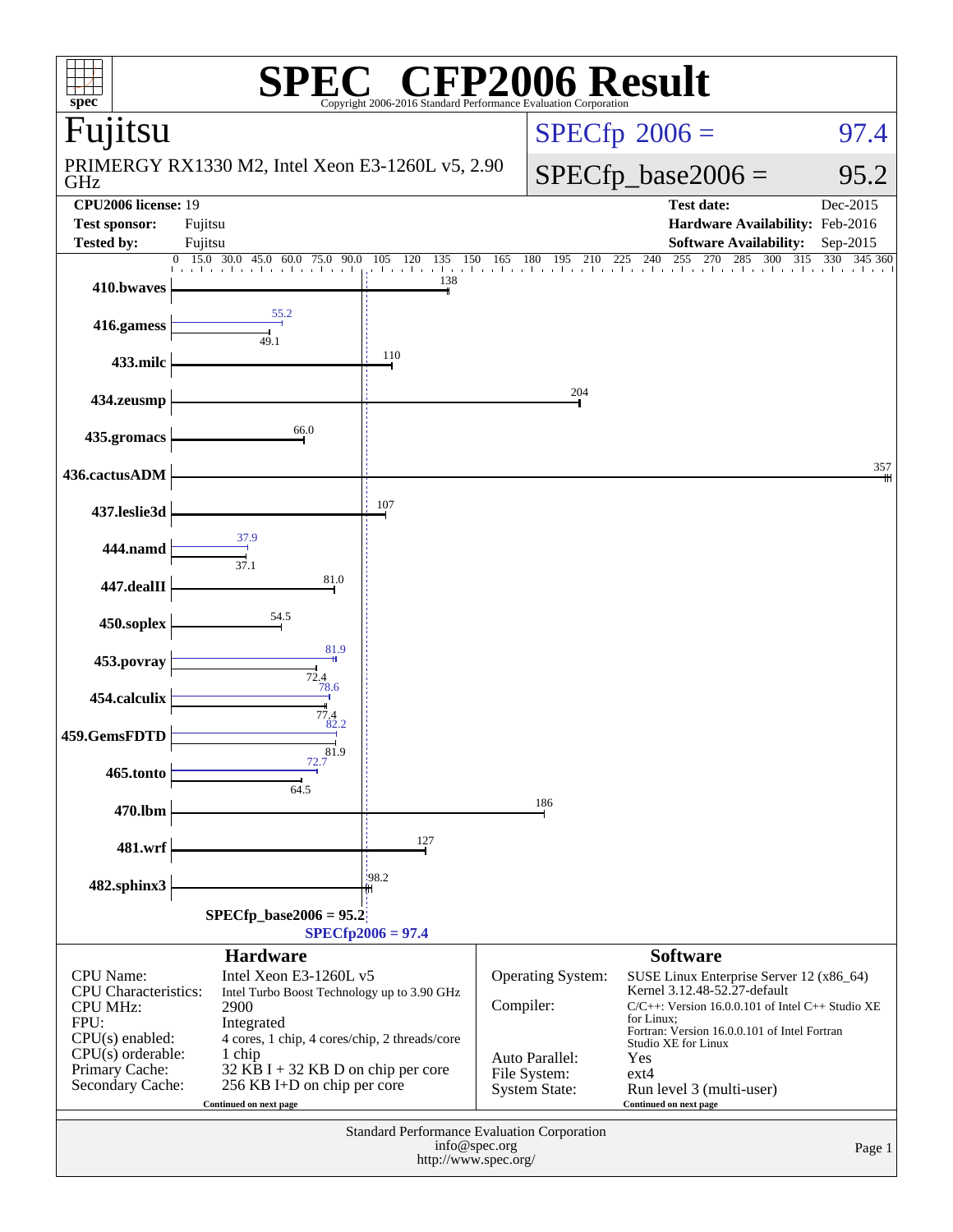| <b>SPEC CFP2006 Result</b><br>$spec^*$<br>Copyright 2006-2016 Standard Performance Evaluation Corporation |                                                                                                               |  |                                                            |                                   |            |  |  |  |  |
|-----------------------------------------------------------------------------------------------------------|---------------------------------------------------------------------------------------------------------------|--|------------------------------------------------------------|-----------------------------------|------------|--|--|--|--|
| Fujitsu                                                                                                   |                                                                                                               |  |                                                            | $SPECfp2006 =$                    | 97.4       |  |  |  |  |
| <b>GHz</b>                                                                                                | PRIMERGY RX1330 M2, Intel Xeon E3-1260L v5, 2.90                                                              |  |                                                            | $SPECfp\_base2006 =$              | 95.2       |  |  |  |  |
| <b>CPU2006 license: 19</b>                                                                                |                                                                                                               |  |                                                            | <b>Test date:</b>                 | Dec-2015   |  |  |  |  |
| <b>Test sponsor:</b>                                                                                      | Fujitsu                                                                                                       |  |                                                            | Hardware Availability: Feb-2016   |            |  |  |  |  |
| <b>Tested by:</b>                                                                                         | Fujitsu                                                                                                       |  |                                                            | <b>Software Availability:</b>     | $Sep-2015$ |  |  |  |  |
| L <sub>3</sub> Cache:<br>Other Cache:<br>Memory:<br>Disk Subsystem:<br>Other Hardware:                    | 8 MB I+D on chip per chip<br>None<br>64 GB (4 x 16 GB 2Rx8 PC4-2133P-E)<br>1 x SATA, 500 GB, 7200 RPM<br>None |  | <b>Base Pointers:</b><br>Peak Pointers:<br>Other Software: | $64$ -bit<br>$32/64$ -bit<br>None |            |  |  |  |  |

| <b>Results Table</b> |                                                                                                          |       |                |              |                |              |                |              |                |              |                |              |  |
|----------------------|----------------------------------------------------------------------------------------------------------|-------|----------------|--------------|----------------|--------------|----------------|--------------|----------------|--------------|----------------|--------------|--|
|                      | <b>Base</b>                                                                                              |       |                |              |                |              | <b>Peak</b>    |              |                |              |                |              |  |
| <b>Benchmark</b>     | <b>Seconds</b>                                                                                           | Ratio | <b>Seconds</b> | <b>Ratio</b> | <b>Seconds</b> | <b>Ratio</b> | <b>Seconds</b> | <b>Ratio</b> | <b>Seconds</b> | <b>Ratio</b> | <b>Seconds</b> | <b>Ratio</b> |  |
| 410.bwayes           | 98.9                                                                                                     | 137   | 98.3           | 138          | 98.2           | 138          | 98.9           | 137          | 98.3           | 138          | 98.2           | 138          |  |
| 416.gamess           | 399                                                                                                      | 49.1  | 399            | 49.1         | 404            | 48.5         | 355            | 55.1         | 355            | 55.2         | 355            | 55.2         |  |
| $433$ .milc          | 83.5                                                                                                     | 110   | 83.5           | 110          | 83.8           | 110          | 83.5           | <b>110</b>   | 83.5           | 110          | 83.8           | 110          |  |
| 434.zeusmp           | 44.6                                                                                                     | 204   | 44.8           | 203          | 44.7           | 204          | 44.6           | 204          | 44.8           | 203          | 44.7           | 204          |  |
| 435.gromacs          | 109                                                                                                      | 65.7  | 108            | 66.0         | 108            | 66.3         | 109            | 65.7         | 108            | 66.0         | 108            | 66.3         |  |
| 436.cactusADM        | 33.3                                                                                                     | 359   | 33.4           | 357          | 33.6           | 356          | 33.3           | 359          | 33.4           | <u>357</u>   | 33.6           | 356          |  |
| 437.leslie3d         | 87.9                                                                                                     | 107   | 88.0           | 107          | 88.0           | 107          | 87.9           | 107          | 88.0           | <b>107</b>   | 88.0           | 107          |  |
| 444.namd             | 215                                                                                                      | 37.2  | 216            | 37.1         | 217            | 36.9         | 212            | 37.9         | 212            | 37.9         | 212            | 37.9         |  |
| 447.dealII           | <u>141</u>                                                                                               | 81.0  | 141            | 80.9         | 141            | 81.2         | <u>141</u>     | 81.0         | 141            | 80.9         | 141            | 81.2         |  |
| $450$ .soplex        | 153                                                                                                      | 54.5  | 153            | 54.5         | 152            | 54.9         | 153            | 54.5         | 153            | 54.5         | 152            | 54.9         |  |
| $453$ .povray        | 73.5                                                                                                     | 72.4  | 73.8           | 72.1         | 73.4           | 72.4         | 64.8           | 82.2         | 66.1           | 80.5         | 64.9           | 81.9         |  |
| 454.calculix         | 107                                                                                                      | 77.4  | 108            | 76.5         | 107            | 77.4         | 105            | 78.5         | 105            | 78.6         | 105            | 78.7         |  |
| 459.GemsFDTD         | 130                                                                                                      | 81.9  | 130            | 81.8         | 130            | 81.9         | 129            | 82.2         | 129            | 82.2         | 129            | 82.2         |  |
| 465.tonto            | 152                                                                                                      | 64.9  | 153            | 64.4         | 153            | 64.5         | 135            | 72.7         | 136            | 72.4         | 135            | 72.9         |  |
| 470.1bm              | 73.9                                                                                                     | 186   | 73.9           | 186          | 73.8           | 186          | 73.9           | 186          | 73.9           | <u>186</u>   | 73.8           | 186          |  |
| 481.wrf              | 88.1                                                                                                     | 127   | 88.2           | 127          | 88.1           | 127          | 88.1           | 127          | 88.2           | 127          | 88.1           | 127          |  |
| 482.sphinx3          | 195                                                                                                      | 99.7  | 201            | 96.9         | 198            | 98.2         | 195            | 99.7         | 201            | 96.9         | 198            | <u>98.2</u>  |  |
|                      | Results appear in the order in which they were run. Bold underlined text indicates a median measurement. |       |                |              |                |              |                |              |                |              |                |              |  |

#### **[Operating System Notes](http://www.spec.org/auto/cpu2006/Docs/result-fields.html#OperatingSystemNotes)**

Stack size set to unlimited using "ulimit -s unlimited"

#### **[Platform Notes](http://www.spec.org/auto/cpu2006/Docs/result-fields.html#PlatformNotes)**

 BIOS configuration: Sysinfo program /home/SPECcpu2006/config/sysinfo.rev6914 \$Rev: 6914 \$ \$Date:: 2014-06-25 #\$ e3fbb8667b5a285932ceab81e28219e1 running on RX1330M2 Tue Dec 15 18:34:07 2015

 This section contains SUT (System Under Test) info as seen by some common utilities. To remove or add to this section, see: <http://www.spec.org/cpu2006/Docs/config.html#sysinfo>

From /proc/cpuinfo

Continued on next page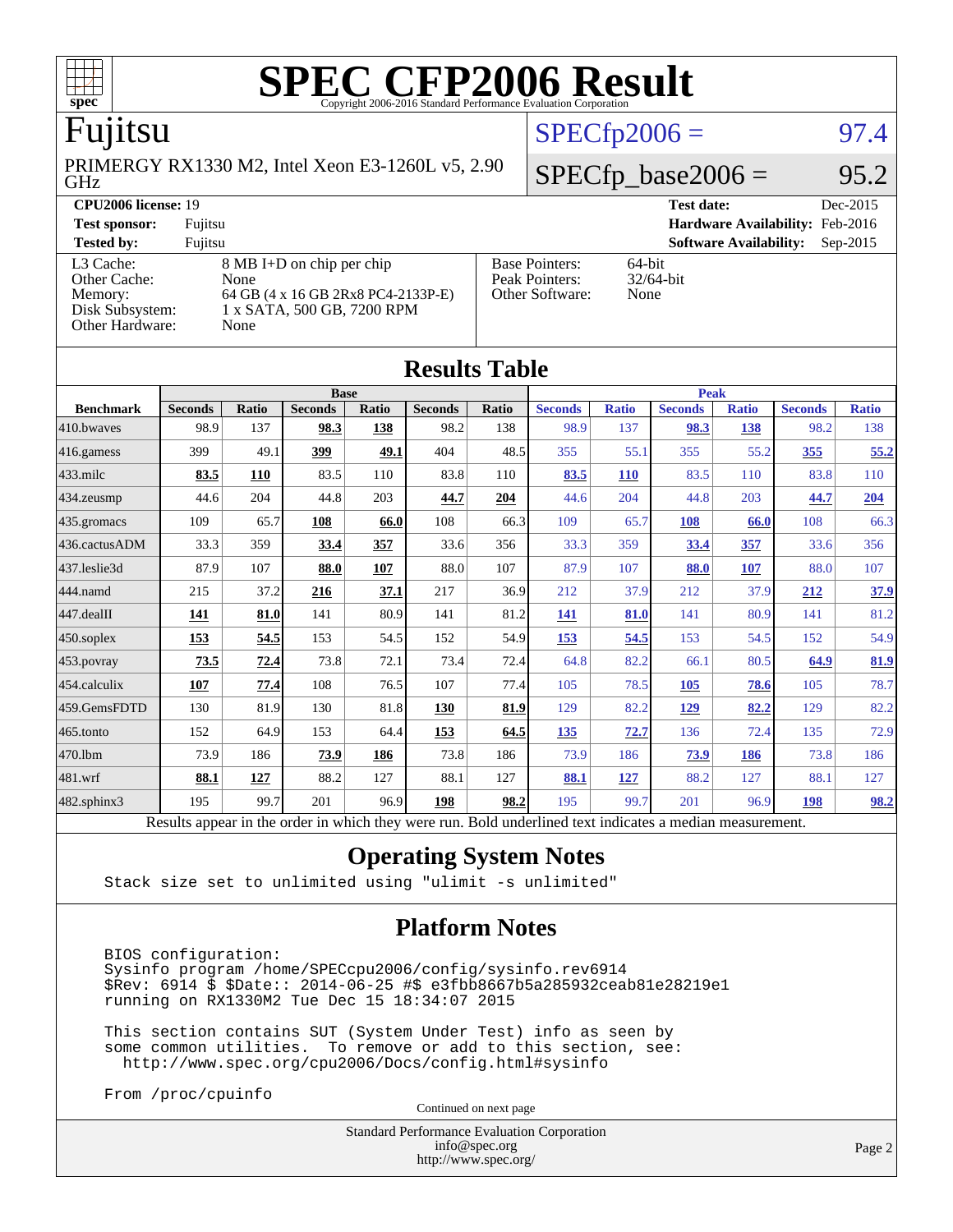

Fujitsu

GHz PRIMERGY RX1330 M2, Intel Xeon E3-1260L v5, 2.90  $SPECTp2006 =$  97.4

 $SPECTp\_base2006 = 95.2$ 

**[CPU2006 license:](http://www.spec.org/auto/cpu2006/Docs/result-fields.html#CPU2006license)** 19 **[Test date:](http://www.spec.org/auto/cpu2006/Docs/result-fields.html#Testdate)** Dec-2015 **[Test sponsor:](http://www.spec.org/auto/cpu2006/Docs/result-fields.html#Testsponsor)** Fujitsu **[Hardware Availability:](http://www.spec.org/auto/cpu2006/Docs/result-fields.html#HardwareAvailability)** Feb-2016 **[Tested by:](http://www.spec.org/auto/cpu2006/Docs/result-fields.html#Testedby)** Fujitsu **[Software Availability:](http://www.spec.org/auto/cpu2006/Docs/result-fields.html#SoftwareAvailability)** Sep-2015

#### **[Platform Notes \(Continued\)](http://www.spec.org/auto/cpu2006/Docs/result-fields.html#PlatformNotes)**

Standard Performance Evaluation Corporation model name : Intel(R) Xeon(R) CPU E3-1260L v5 @ 2.90GHz 1 "physical id"s (chips) 8 "processors" cores, siblings (Caution: counting these is hw and system dependent. The following excerpts from /proc/cpuinfo might not be reliable. Use with caution.) cpu cores : 4 siblings : 8 physical 0: cores 0 1 2 3 cache size : 8192 KB From /proc/meminfo MemTotal: 65905164 kB HugePages\_Total: 0<br>Hugepagesize: 2048 kB Hugepagesize: /usr/bin/lsb\_release -d SUSE Linux Enterprise Server 12 From /etc/\*release\* /etc/\*version\* SuSE-release: SUSE Linux Enterprise Server 12 (x86\_64)  $VFRSTON = 12$  PATCHLEVEL = 0 # This file is deprecated and will be removed in a future service pack or release. # Please check /etc/os-release for details about this release. os-release: NAME="SLES" VERSION="12" VERSION\_ID="12" PRETTY\_NAME="SUSE Linux Enterprise Server 12" ID="sles" ANSI\_COLOR="0;32" CPE\_NAME="cpe:/o:suse:sles:12" uname -a: Linux RX1330M2 3.12.48-52.27-default #1 SMP Mon Oct 5 10:08:10 UTC 2015 (314f0e3) x86\_64 x86\_64 x86\_64 GNU/Linux run-level 5 Dec 15 14:21 SPEC is set to: /home/SPECcpu2006<br>Filesystem Type Size Use Type Size Used Avail Use% Mounted on /dev/sda4 xfs 889G 26G 863G 3% /home Additional information from dmidecode: Warning: Use caution when you interpret this section. The 'dmidecode' program reads system data which is "intended to allow hardware to be accurately determined", but the intent may not be met, as there are frequent changes to hardware, firmware, and the "DMTF SMBIOS" standard. Continued on next page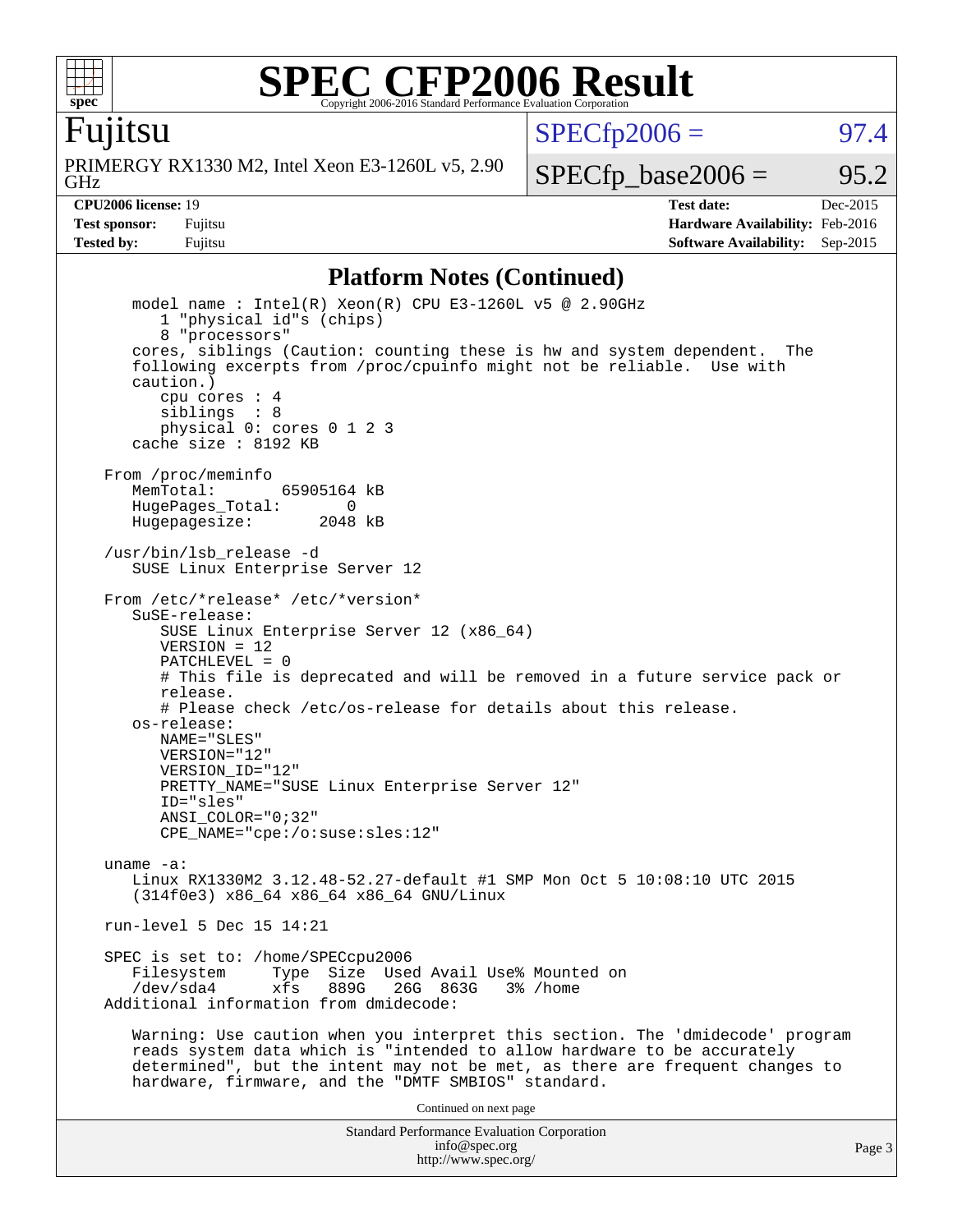

### Fujitsu

GHz PRIMERGY RX1330 M2, Intel Xeon E3-1260L v5, 2.90  $SPECTp2006 =$  97.4

 $SPECTp\_base2006 = 95.2$ 

**[CPU2006 license:](http://www.spec.org/auto/cpu2006/Docs/result-fields.html#CPU2006license)** 19 **[Test date:](http://www.spec.org/auto/cpu2006/Docs/result-fields.html#Testdate)** Dec-2015 **[Test sponsor:](http://www.spec.org/auto/cpu2006/Docs/result-fields.html#Testsponsor)** Fujitsu **[Hardware Availability:](http://www.spec.org/auto/cpu2006/Docs/result-fields.html#HardwareAvailability)** Feb-2016 **[Tested by:](http://www.spec.org/auto/cpu2006/Docs/result-fields.html#Testedby)** Fujitsu **[Software Availability:](http://www.spec.org/auto/cpu2006/Docs/result-fields.html#SoftwareAvailability)** Sep-2015

#### **[Platform Notes \(Continued\)](http://www.spec.org/auto/cpu2006/Docs/result-fields.html#PlatformNotes)**

 BIOS FUJITSU // American Megatrends Inc. V5.0.0.11 R1.4.0 for D3375-A1x 11/18/2015 Memory: 4x Samsung M391A2K43BB1-CPB 16 GB 2 rank 2133 MHz

(End of data from sysinfo program)

#### **[General Notes](http://www.spec.org/auto/cpu2006/Docs/result-fields.html#GeneralNotes)**

Environment variables set by runspec before the start of the run: KMP\_AFFINITY = "granularity=fine,compact,1,0" LD\_LIBRARY\_PATH = "/home/SPECcpu2006/libs/32:/home/SPECcpu2006/libs/64:/home/SPECcpu2006/sh" OMP NUM THREADS = "4"

 Binaries compiled on a system with 1x Intel Core i5-4670K CPU + 32GB memory using RedHat EL 7.1 Transparent Huge Pages enabled with: echo always > /sys/kernel/mm/transparent\_hugepage/enabled

For information about Fujitsu please visit: <http://www.fujitsu.com>

### **[Base Compiler Invocation](http://www.spec.org/auto/cpu2006/Docs/result-fields.html#BaseCompilerInvocation)**

[C benchmarks](http://www.spec.org/auto/cpu2006/Docs/result-fields.html#Cbenchmarks):  $irc = m64$ 

[C++ benchmarks:](http://www.spec.org/auto/cpu2006/Docs/result-fields.html#CXXbenchmarks) [icpc -m64](http://www.spec.org/cpu2006/results/res2016q1/cpu2006-20160111-38666.flags.html#user_CXXbase_intel_icpc_64bit_bedb90c1146cab66620883ef4f41a67e)

[Fortran benchmarks](http://www.spec.org/auto/cpu2006/Docs/result-fields.html#Fortranbenchmarks): [ifort -m64](http://www.spec.org/cpu2006/results/res2016q1/cpu2006-20160111-38666.flags.html#user_FCbase_intel_ifort_64bit_ee9d0fb25645d0210d97eb0527dcc06e)

[Benchmarks using both Fortran and C](http://www.spec.org/auto/cpu2006/Docs/result-fields.html#BenchmarksusingbothFortranandC): [icc -m64](http://www.spec.org/cpu2006/results/res2016q1/cpu2006-20160111-38666.flags.html#user_CC_FCbase_intel_icc_64bit_0b7121f5ab7cfabee23d88897260401c) [ifort -m64](http://www.spec.org/cpu2006/results/res2016q1/cpu2006-20160111-38666.flags.html#user_CC_FCbase_intel_ifort_64bit_ee9d0fb25645d0210d97eb0527dcc06e)

### **[Base Portability Flags](http://www.spec.org/auto/cpu2006/Docs/result-fields.html#BasePortabilityFlags)**

 410.bwaves: [-DSPEC\\_CPU\\_LP64](http://www.spec.org/cpu2006/results/res2016q1/cpu2006-20160111-38666.flags.html#suite_basePORTABILITY410_bwaves_DSPEC_CPU_LP64) 416.gamess: [-DSPEC\\_CPU\\_LP64](http://www.spec.org/cpu2006/results/res2016q1/cpu2006-20160111-38666.flags.html#suite_basePORTABILITY416_gamess_DSPEC_CPU_LP64) 433.milc: [-DSPEC\\_CPU\\_LP64](http://www.spec.org/cpu2006/results/res2016q1/cpu2006-20160111-38666.flags.html#suite_basePORTABILITY433_milc_DSPEC_CPU_LP64) 434.zeusmp: [-DSPEC\\_CPU\\_LP64](http://www.spec.org/cpu2006/results/res2016q1/cpu2006-20160111-38666.flags.html#suite_basePORTABILITY434_zeusmp_DSPEC_CPU_LP64) 435.gromacs: [-DSPEC\\_CPU\\_LP64](http://www.spec.org/cpu2006/results/res2016q1/cpu2006-20160111-38666.flags.html#suite_basePORTABILITY435_gromacs_DSPEC_CPU_LP64) [-nofor\\_main](http://www.spec.org/cpu2006/results/res2016q1/cpu2006-20160111-38666.flags.html#user_baseLDPORTABILITY435_gromacs_f-nofor_main) 436.cactusADM: [-DSPEC\\_CPU\\_LP64](http://www.spec.org/cpu2006/results/res2016q1/cpu2006-20160111-38666.flags.html#suite_basePORTABILITY436_cactusADM_DSPEC_CPU_LP64) [-nofor\\_main](http://www.spec.org/cpu2006/results/res2016q1/cpu2006-20160111-38666.flags.html#user_baseLDPORTABILITY436_cactusADM_f-nofor_main) 437.leslie3d: [-DSPEC\\_CPU\\_LP64](http://www.spec.org/cpu2006/results/res2016q1/cpu2006-20160111-38666.flags.html#suite_basePORTABILITY437_leslie3d_DSPEC_CPU_LP64) 444.namd: [-DSPEC\\_CPU\\_LP64](http://www.spec.org/cpu2006/results/res2016q1/cpu2006-20160111-38666.flags.html#suite_basePORTABILITY444_namd_DSPEC_CPU_LP64) 447.dealII: [-DSPEC\\_CPU\\_LP64](http://www.spec.org/cpu2006/results/res2016q1/cpu2006-20160111-38666.flags.html#suite_basePORTABILITY447_dealII_DSPEC_CPU_LP64)

Continued on next page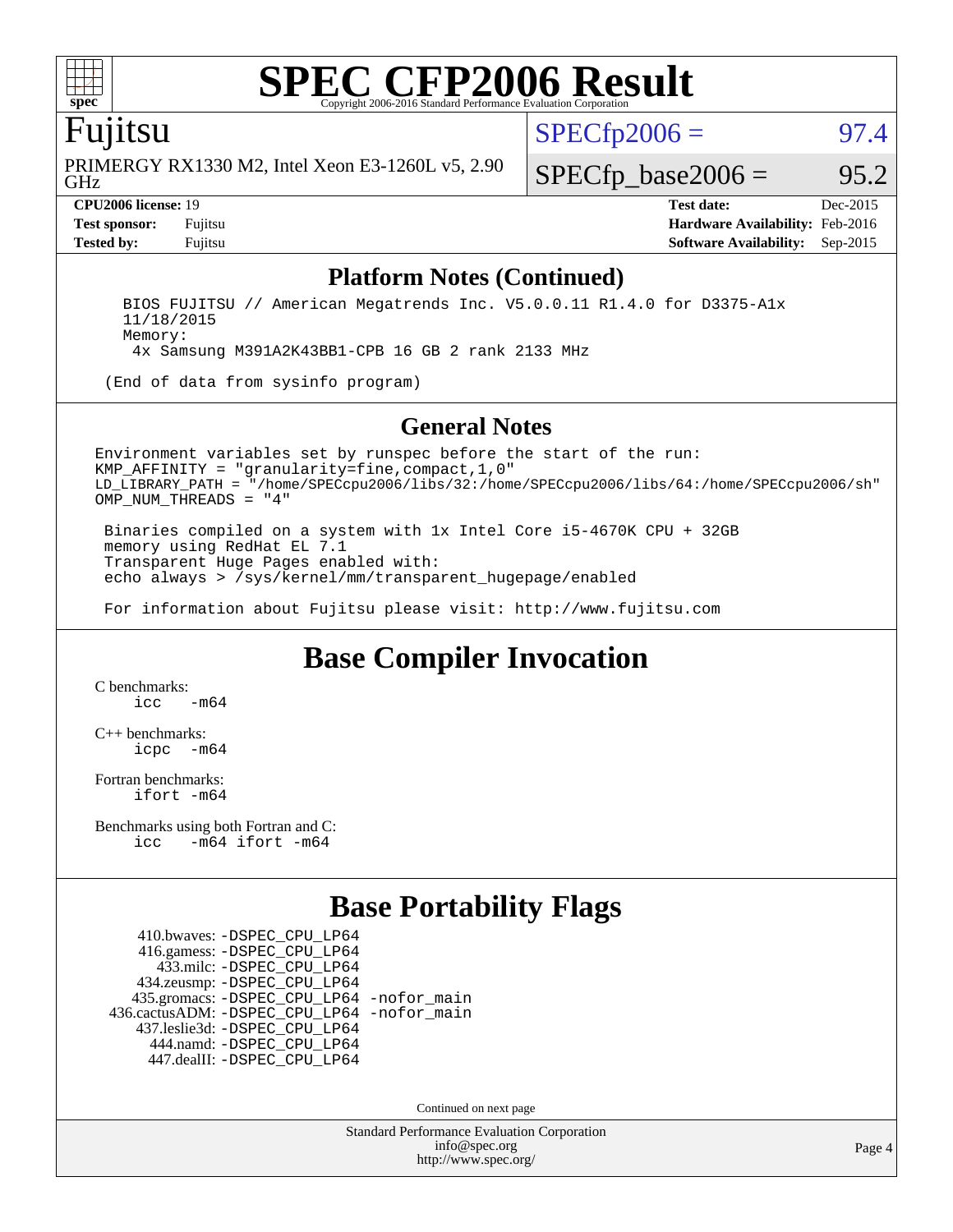

#### Fujitsu

GHz PRIMERGY RX1330 M2, Intel Xeon E3-1260L v5, 2.90  $SPECTp2006 =$  97.4

**[CPU2006 license:](http://www.spec.org/auto/cpu2006/Docs/result-fields.html#CPU2006license)** 19 **[Test date:](http://www.spec.org/auto/cpu2006/Docs/result-fields.html#Testdate)** Dec-2015

 $SPECTp\_base2006 = 95.2$ 

**[Test sponsor:](http://www.spec.org/auto/cpu2006/Docs/result-fields.html#Testsponsor)** Fujitsu **[Hardware Availability:](http://www.spec.org/auto/cpu2006/Docs/result-fields.html#HardwareAvailability)** Feb-2016 **[Tested by:](http://www.spec.org/auto/cpu2006/Docs/result-fields.html#Testedby)** Fujitsu **[Software Availability:](http://www.spec.org/auto/cpu2006/Docs/result-fields.html#SoftwareAvailability)** Sep-2015

### **[Base Portability Flags \(Continued\)](http://www.spec.org/auto/cpu2006/Docs/result-fields.html#BasePortabilityFlags)**

 450.soplex: [-DSPEC\\_CPU\\_LP64](http://www.spec.org/cpu2006/results/res2016q1/cpu2006-20160111-38666.flags.html#suite_basePORTABILITY450_soplex_DSPEC_CPU_LP64) 453.povray: [-DSPEC\\_CPU\\_LP64](http://www.spec.org/cpu2006/results/res2016q1/cpu2006-20160111-38666.flags.html#suite_basePORTABILITY453_povray_DSPEC_CPU_LP64) 454.calculix: [-DSPEC\\_CPU\\_LP64](http://www.spec.org/cpu2006/results/res2016q1/cpu2006-20160111-38666.flags.html#suite_basePORTABILITY454_calculix_DSPEC_CPU_LP64) [-nofor\\_main](http://www.spec.org/cpu2006/results/res2016q1/cpu2006-20160111-38666.flags.html#user_baseLDPORTABILITY454_calculix_f-nofor_main) 459.GemsFDTD: [-DSPEC\\_CPU\\_LP64](http://www.spec.org/cpu2006/results/res2016q1/cpu2006-20160111-38666.flags.html#suite_basePORTABILITY459_GemsFDTD_DSPEC_CPU_LP64) 465.tonto: [-DSPEC\\_CPU\\_LP64](http://www.spec.org/cpu2006/results/res2016q1/cpu2006-20160111-38666.flags.html#suite_basePORTABILITY465_tonto_DSPEC_CPU_LP64) 470.lbm: [-DSPEC\\_CPU\\_LP64](http://www.spec.org/cpu2006/results/res2016q1/cpu2006-20160111-38666.flags.html#suite_basePORTABILITY470_lbm_DSPEC_CPU_LP64) 482.sphinx3: [-DSPEC\\_CPU\\_LP64](http://www.spec.org/cpu2006/results/res2016q1/cpu2006-20160111-38666.flags.html#suite_basePORTABILITY482_sphinx3_DSPEC_CPU_LP64)

481.wrf: [-DSPEC\\_CPU\\_LP64](http://www.spec.org/cpu2006/results/res2016q1/cpu2006-20160111-38666.flags.html#suite_basePORTABILITY481_wrf_DSPEC_CPU_LP64) [-DSPEC\\_CPU\\_CASE\\_FLAG](http://www.spec.org/cpu2006/results/res2016q1/cpu2006-20160111-38666.flags.html#b481.wrf_baseCPORTABILITY_DSPEC_CPU_CASE_FLAG) [-DSPEC\\_CPU\\_LINUX](http://www.spec.org/cpu2006/results/res2016q1/cpu2006-20160111-38666.flags.html#b481.wrf_baseCPORTABILITY_DSPEC_CPU_LINUX)

### **[Base Optimization Flags](http://www.spec.org/auto/cpu2006/Docs/result-fields.html#BaseOptimizationFlags)**

[C benchmarks](http://www.spec.org/auto/cpu2006/Docs/result-fields.html#Cbenchmarks):

[-xCORE-AVX2](http://www.spec.org/cpu2006/results/res2016q1/cpu2006-20160111-38666.flags.html#user_CCbase_f-xAVX2_5f5fc0cbe2c9f62c816d3e45806c70d7) [-ipo](http://www.spec.org/cpu2006/results/res2016q1/cpu2006-20160111-38666.flags.html#user_CCbase_f-ipo) [-O3](http://www.spec.org/cpu2006/results/res2016q1/cpu2006-20160111-38666.flags.html#user_CCbase_f-O3) [-no-prec-div](http://www.spec.org/cpu2006/results/res2016q1/cpu2006-20160111-38666.flags.html#user_CCbase_f-no-prec-div) [-parallel](http://www.spec.org/cpu2006/results/res2016q1/cpu2006-20160111-38666.flags.html#user_CCbase_f-parallel) [-opt-prefetch](http://www.spec.org/cpu2006/results/res2016q1/cpu2006-20160111-38666.flags.html#user_CCbase_f-opt-prefetch) [-ansi-alias](http://www.spec.org/cpu2006/results/res2016q1/cpu2006-20160111-38666.flags.html#user_CCbase_f-ansi-alias) [C++ benchmarks:](http://www.spec.org/auto/cpu2006/Docs/result-fields.html#CXXbenchmarks)

[-xCORE-AVX2](http://www.spec.org/cpu2006/results/res2016q1/cpu2006-20160111-38666.flags.html#user_CXXbase_f-xAVX2_5f5fc0cbe2c9f62c816d3e45806c70d7) [-ipo](http://www.spec.org/cpu2006/results/res2016q1/cpu2006-20160111-38666.flags.html#user_CXXbase_f-ipo) [-O3](http://www.spec.org/cpu2006/results/res2016q1/cpu2006-20160111-38666.flags.html#user_CXXbase_f-O3) [-no-prec-div](http://www.spec.org/cpu2006/results/res2016q1/cpu2006-20160111-38666.flags.html#user_CXXbase_f-no-prec-div) [-opt-prefetch](http://www.spec.org/cpu2006/results/res2016q1/cpu2006-20160111-38666.flags.html#user_CXXbase_f-opt-prefetch) [-ansi-alias](http://www.spec.org/cpu2006/results/res2016q1/cpu2006-20160111-38666.flags.html#user_CXXbase_f-ansi-alias)

[Fortran benchmarks](http://www.spec.org/auto/cpu2006/Docs/result-fields.html#Fortranbenchmarks): [-xCORE-AVX2](http://www.spec.org/cpu2006/results/res2016q1/cpu2006-20160111-38666.flags.html#user_FCbase_f-xAVX2_5f5fc0cbe2c9f62c816d3e45806c70d7) [-ipo](http://www.spec.org/cpu2006/results/res2016q1/cpu2006-20160111-38666.flags.html#user_FCbase_f-ipo) [-O3](http://www.spec.org/cpu2006/results/res2016q1/cpu2006-20160111-38666.flags.html#user_FCbase_f-O3) [-no-prec-div](http://www.spec.org/cpu2006/results/res2016q1/cpu2006-20160111-38666.flags.html#user_FCbase_f-no-prec-div) [-parallel](http://www.spec.org/cpu2006/results/res2016q1/cpu2006-20160111-38666.flags.html#user_FCbase_f-parallel) [-opt-prefetch](http://www.spec.org/cpu2006/results/res2016q1/cpu2006-20160111-38666.flags.html#user_FCbase_f-opt-prefetch)

[Benchmarks using both Fortran and C](http://www.spec.org/auto/cpu2006/Docs/result-fields.html#BenchmarksusingbothFortranandC): [-xCORE-AVX2](http://www.spec.org/cpu2006/results/res2016q1/cpu2006-20160111-38666.flags.html#user_CC_FCbase_f-xAVX2_5f5fc0cbe2c9f62c816d3e45806c70d7) [-ipo](http://www.spec.org/cpu2006/results/res2016q1/cpu2006-20160111-38666.flags.html#user_CC_FCbase_f-ipo) [-O3](http://www.spec.org/cpu2006/results/res2016q1/cpu2006-20160111-38666.flags.html#user_CC_FCbase_f-O3) [-no-prec-div](http://www.spec.org/cpu2006/results/res2016q1/cpu2006-20160111-38666.flags.html#user_CC_FCbase_f-no-prec-div) [-parallel](http://www.spec.org/cpu2006/results/res2016q1/cpu2006-20160111-38666.flags.html#user_CC_FCbase_f-parallel) [-opt-prefetch](http://www.spec.org/cpu2006/results/res2016q1/cpu2006-20160111-38666.flags.html#user_CC_FCbase_f-opt-prefetch) [-ansi-alias](http://www.spec.org/cpu2006/results/res2016q1/cpu2006-20160111-38666.flags.html#user_CC_FCbase_f-ansi-alias)

### **[Peak Compiler Invocation](http://www.spec.org/auto/cpu2006/Docs/result-fields.html#PeakCompilerInvocation)**

[C benchmarks](http://www.spec.org/auto/cpu2006/Docs/result-fields.html#Cbenchmarks):  $\text{icc}$   $-\text{m64}$ 

[C++ benchmarks:](http://www.spec.org/auto/cpu2006/Docs/result-fields.html#CXXbenchmarks) [icpc -m64](http://www.spec.org/cpu2006/results/res2016q1/cpu2006-20160111-38666.flags.html#user_CXXpeak_intel_icpc_64bit_bedb90c1146cab66620883ef4f41a67e)

[Fortran benchmarks](http://www.spec.org/auto/cpu2006/Docs/result-fields.html#Fortranbenchmarks): [ifort -m64](http://www.spec.org/cpu2006/results/res2016q1/cpu2006-20160111-38666.flags.html#user_FCpeak_intel_ifort_64bit_ee9d0fb25645d0210d97eb0527dcc06e)

[Benchmarks using both Fortran and C](http://www.spec.org/auto/cpu2006/Docs/result-fields.html#BenchmarksusingbothFortranandC): [icc -m64](http://www.spec.org/cpu2006/results/res2016q1/cpu2006-20160111-38666.flags.html#user_CC_FCpeak_intel_icc_64bit_0b7121f5ab7cfabee23d88897260401c) [ifort -m64](http://www.spec.org/cpu2006/results/res2016q1/cpu2006-20160111-38666.flags.html#user_CC_FCpeak_intel_ifort_64bit_ee9d0fb25645d0210d97eb0527dcc06e)

### **[Peak Portability Flags](http://www.spec.org/auto/cpu2006/Docs/result-fields.html#PeakPortabilityFlags)**

Same as Base Portability Flags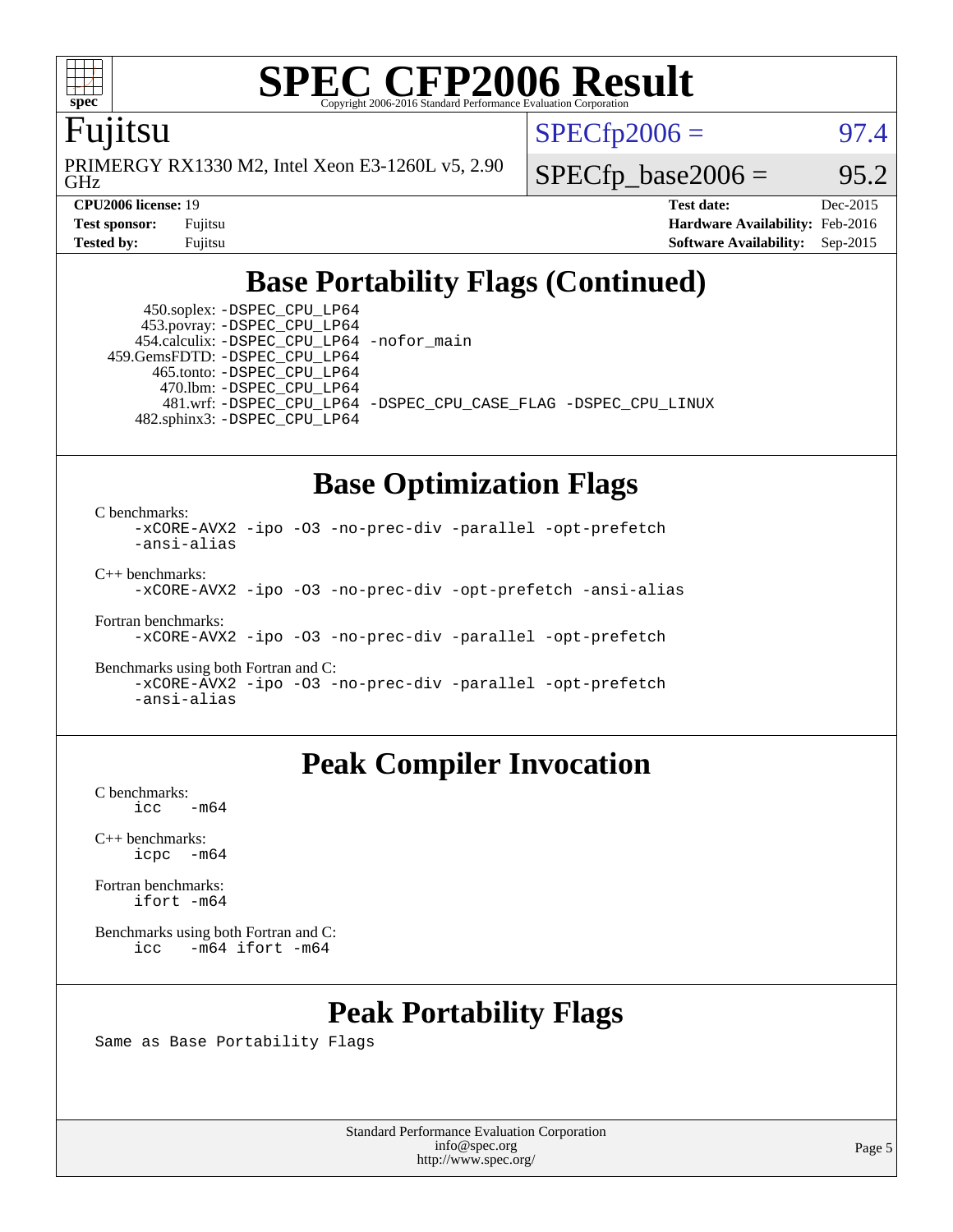

#### Fujitsu

GHz PRIMERGY RX1330 M2, Intel Xeon E3-1260L v5, 2.90

 $SPECTp2006 =$  97.4

 $SPECfp\_base2006 = 95.2$ 

**[CPU2006 license:](http://www.spec.org/auto/cpu2006/Docs/result-fields.html#CPU2006license)** 19 **[Test date:](http://www.spec.org/auto/cpu2006/Docs/result-fields.html#Testdate)** Dec-2015 **[Test sponsor:](http://www.spec.org/auto/cpu2006/Docs/result-fields.html#Testsponsor)** Fujitsu **[Hardware Availability:](http://www.spec.org/auto/cpu2006/Docs/result-fields.html#HardwareAvailability)** Feb-2016 **[Tested by:](http://www.spec.org/auto/cpu2006/Docs/result-fields.html#Testedby)** Fujitsu **[Software Availability:](http://www.spec.org/auto/cpu2006/Docs/result-fields.html#SoftwareAvailability)** Sep-2015

## **[Peak Optimization Flags](http://www.spec.org/auto/cpu2006/Docs/result-fields.html#PeakOptimizationFlags)**

[C benchmarks](http://www.spec.org/auto/cpu2006/Docs/result-fields.html#Cbenchmarks):

433.milc: basepeak = yes

 $470.$ lbm: basepeak = yes

 $482$ .sphinx3: basepeak = yes

[C++ benchmarks:](http://www.spec.org/auto/cpu2006/Docs/result-fields.html#CXXbenchmarks)

 444.namd: [-xCORE-AVX2](http://www.spec.org/cpu2006/results/res2016q1/cpu2006-20160111-38666.flags.html#user_peakPASS2_CXXFLAGSPASS2_LDFLAGS444_namd_f-xAVX2_5f5fc0cbe2c9f62c816d3e45806c70d7)(pass 2) [-prof-gen:threadsafe](http://www.spec.org/cpu2006/results/res2016q1/cpu2006-20160111-38666.flags.html#user_peakPASS1_CXXFLAGSPASS1_LDFLAGS444_namd_prof_gen_21a26eb79f378b550acd7bec9fe4467a)(pass 1) [-ipo](http://www.spec.org/cpu2006/results/res2016q1/cpu2006-20160111-38666.flags.html#user_peakPASS2_CXXFLAGSPASS2_LDFLAGS444_namd_f-ipo)(pass 2) [-O3](http://www.spec.org/cpu2006/results/res2016q1/cpu2006-20160111-38666.flags.html#user_peakPASS2_CXXFLAGSPASS2_LDFLAGS444_namd_f-O3)(pass 2) [-no-prec-div](http://www.spec.org/cpu2006/results/res2016q1/cpu2006-20160111-38666.flags.html#user_peakPASS2_CXXFLAGSPASS2_LDFLAGS444_namd_f-no-prec-div)(pass 2) [-par-num-threads=1](http://www.spec.org/cpu2006/results/res2016q1/cpu2006-20160111-38666.flags.html#user_peakPASS1_CXXFLAGSPASS1_LDFLAGS444_namd_par_num_threads_786a6ff141b4e9e90432e998842df6c2)(pass 1) [-prof-use](http://www.spec.org/cpu2006/results/res2016q1/cpu2006-20160111-38666.flags.html#user_peakPASS2_CXXFLAGSPASS2_LDFLAGS444_namd_prof_use_bccf7792157ff70d64e32fe3e1250b55)(pass 2) [-fno-alias](http://www.spec.org/cpu2006/results/res2016q1/cpu2006-20160111-38666.flags.html#user_peakCXXOPTIMIZEOPTIMIZE444_namd_f-no-alias_694e77f6c5a51e658e82ccff53a9e63a) [-auto-ilp32](http://www.spec.org/cpu2006/results/res2016q1/cpu2006-20160111-38666.flags.html#user_peakCXXOPTIMIZE444_namd_f-auto-ilp32)

447.dealII: basepeak = yes

 $450$ .soplex: basepeak = yes

```
 453.povray: -xCORE-AVX2(pass 2) -prof-gen:threadsafe(pass 1)
-ipo(pass 2) -O3(pass 2) -no-prec-div(pass 2)
-par-num-threads=1(pass 1) -prof-use(pass 2) -unroll4
-ansi-alias
```
[Fortran benchmarks](http://www.spec.org/auto/cpu2006/Docs/result-fields.html#Fortranbenchmarks):

 $410.bwaves: basepeak = yes$  416.gamess: [-xCORE-AVX2](http://www.spec.org/cpu2006/results/res2016q1/cpu2006-20160111-38666.flags.html#user_peakPASS2_FFLAGSPASS2_LDFLAGS416_gamess_f-xAVX2_5f5fc0cbe2c9f62c816d3e45806c70d7)(pass 2) [-prof-gen:threadsafe](http://www.spec.org/cpu2006/results/res2016q1/cpu2006-20160111-38666.flags.html#user_peakPASS1_FFLAGSPASS1_LDFLAGS416_gamess_prof_gen_21a26eb79f378b550acd7bec9fe4467a)(pass 1)  $-i\text{po}(pass 2) -\text{O3}(pass 2)$  [-no-prec-div](http://www.spec.org/cpu2006/results/res2016q1/cpu2006-20160111-38666.flags.html#user_peakPASS2_FFLAGSPASS2_LDFLAGS416_gamess_f-no-prec-div)(pass 2) [-par-num-threads=1](http://www.spec.org/cpu2006/results/res2016q1/cpu2006-20160111-38666.flags.html#user_peakPASS1_FFLAGSPASS1_LDFLAGS416_gamess_par_num_threads_786a6ff141b4e9e90432e998842df6c2)(pass 1) [-prof-use](http://www.spec.org/cpu2006/results/res2016q1/cpu2006-20160111-38666.flags.html#user_peakPASS2_FFLAGSPASS2_LDFLAGS416_gamess_prof_use_bccf7792157ff70d64e32fe3e1250b55)(pass 2) [-unroll2](http://www.spec.org/cpu2006/results/res2016q1/cpu2006-20160111-38666.flags.html#user_peakOPTIMIZE416_gamess_f-unroll_784dae83bebfb236979b41d2422d7ec2) [-inline-level=0](http://www.spec.org/cpu2006/results/res2016q1/cpu2006-20160111-38666.flags.html#user_peakOPTIMIZE416_gamess_f-inline-level_318d07a09274ad25e8d15dbfaa68ba50) [-scalar-rep-](http://www.spec.org/cpu2006/results/res2016q1/cpu2006-20160111-38666.flags.html#user_peakOPTIMIZE416_gamess_f-disablescalarrep_abbcad04450fb118e4809c81d83c8a1d)

434.zeusmp: basepeak = yes

437.leslie3d: basepeak = yes

 459.GemsFDTD: [-xCORE-AVX2](http://www.spec.org/cpu2006/results/res2016q1/cpu2006-20160111-38666.flags.html#user_peakPASS2_FFLAGSPASS2_LDFLAGS459_GemsFDTD_f-xAVX2_5f5fc0cbe2c9f62c816d3e45806c70d7)(pass 2) [-prof-gen:threadsafe](http://www.spec.org/cpu2006/results/res2016q1/cpu2006-20160111-38666.flags.html#user_peakPASS1_FFLAGSPASS1_LDFLAGS459_GemsFDTD_prof_gen_21a26eb79f378b550acd7bec9fe4467a)(pass 1)  $-i\text{po}(pass 2) -03(pass 2) -no-prec-div(pass 2)$  $-i\text{po}(pass 2) -03(pass 2) -no-prec-div(pass 2)$  $-i\text{po}(pass 2) -03(pass 2) -no-prec-div(pass 2)$ [-par-num-threads=1](http://www.spec.org/cpu2006/results/res2016q1/cpu2006-20160111-38666.flags.html#user_peakPASS1_FFLAGSPASS1_LDFLAGS459_GemsFDTD_par_num_threads_786a6ff141b4e9e90432e998842df6c2)(pass 1) [-prof-use](http://www.spec.org/cpu2006/results/res2016q1/cpu2006-20160111-38666.flags.html#user_peakPASS2_FFLAGSPASS2_LDFLAGS459_GemsFDTD_prof_use_bccf7792157ff70d64e32fe3e1250b55)(pass 2) [-unroll2](http://www.spec.org/cpu2006/results/res2016q1/cpu2006-20160111-38666.flags.html#user_peakOPTIMIZE459_GemsFDTD_f-unroll_784dae83bebfb236979b41d2422d7ec2) [-inline-level=0](http://www.spec.org/cpu2006/results/res2016q1/cpu2006-20160111-38666.flags.html#user_peakOPTIMIZE459_GemsFDTD_f-inline-level_318d07a09274ad25e8d15dbfaa68ba50) [-opt-prefetch](http://www.spec.org/cpu2006/results/res2016q1/cpu2006-20160111-38666.flags.html#user_peakOPTIMIZE459_GemsFDTD_f-opt-prefetch) [-parallel](http://www.spec.org/cpu2006/results/res2016q1/cpu2006-20160111-38666.flags.html#user_peakOPTIMIZE459_GemsFDTD_f-parallel)

 465.tonto: [-xCORE-AVX2](http://www.spec.org/cpu2006/results/res2016q1/cpu2006-20160111-38666.flags.html#user_peakPASS2_FFLAGSPASS2_LDFLAGS465_tonto_f-xAVX2_5f5fc0cbe2c9f62c816d3e45806c70d7)(pass 2) [-prof-gen:threadsafe](http://www.spec.org/cpu2006/results/res2016q1/cpu2006-20160111-38666.flags.html#user_peakPASS1_FFLAGSPASS1_LDFLAGS465_tonto_prof_gen_21a26eb79f378b550acd7bec9fe4467a)(pass 1)  $-i\text{po}(pass 2)$   $-03(pass 2)$   $-no-prec-div(pass 2)$  $-no-prec-div(pass 2)$ [-par-num-threads=1](http://www.spec.org/cpu2006/results/res2016q1/cpu2006-20160111-38666.flags.html#user_peakPASS1_FFLAGSPASS1_LDFLAGS465_tonto_par_num_threads_786a6ff141b4e9e90432e998842df6c2)(pass 1) [-prof-use](http://www.spec.org/cpu2006/results/res2016q1/cpu2006-20160111-38666.flags.html#user_peakPASS2_FFLAGSPASS2_LDFLAGS465_tonto_prof_use_bccf7792157ff70d64e32fe3e1250b55)(pass 2) [-inline-calloc](http://www.spec.org/cpu2006/results/res2016q1/cpu2006-20160111-38666.flags.html#user_peakOPTIMIZE465_tonto_f-inline-calloc) [-opt-malloc-options=3](http://www.spec.org/cpu2006/results/res2016q1/cpu2006-20160111-38666.flags.html#user_peakOPTIMIZE465_tonto_f-opt-malloc-options_13ab9b803cf986b4ee62f0a5998c2238) [-auto](http://www.spec.org/cpu2006/results/res2016q1/cpu2006-20160111-38666.flags.html#user_peakOPTIMIZE465_tonto_f-auto) [-unroll4](http://www.spec.org/cpu2006/results/res2016q1/cpu2006-20160111-38666.flags.html#user_peakOPTIMIZE465_tonto_f-unroll_4e5e4ed65b7fd20bdcd365bec371b81f)

[Benchmarks using both Fortran and C](http://www.spec.org/auto/cpu2006/Docs/result-fields.html#BenchmarksusingbothFortranandC):

Continued on next page